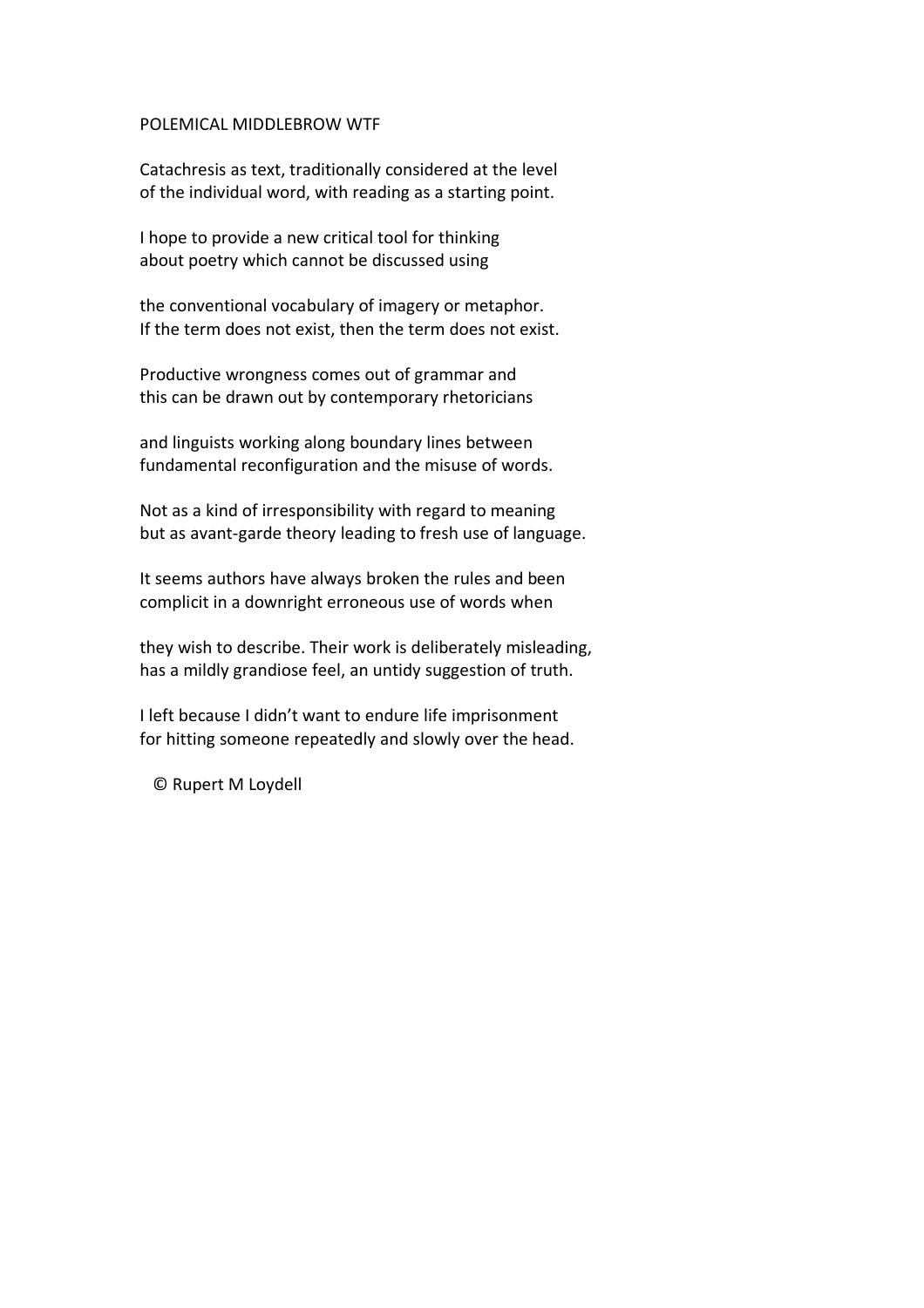### THE AGE OF DESTRUCTION AND LIES

So how do we understand and act upon the doctrine of the separation of powers?

We may be jealous of those who are dead but a new orthodoxy suggests that

we may *all* be dead before too long, are acutely susceptible to the coming epidemic.

The best way to understand anything is to use the science fiction cliché of global consciousness

as a response to unmentionable goings-on compounded by the decline of social engineering.

Odds are you are happy with how it's all worked out: creative destruction is the name of the game.

The ultimate consequence of these upheavals is a predatory intimacy in response to the unmentionable

and badly written puff pieces which are often a pretext for vivid set pieces and paid trips to the frozen north.

Let's agree that overall goals are often unattainable. I am understandably sceptical about doppelgängers

and new ideas which circulate among poets too slow to notice a whole constellation of books and dreams,

but you don't get to choose who reads you or who does what with music and words.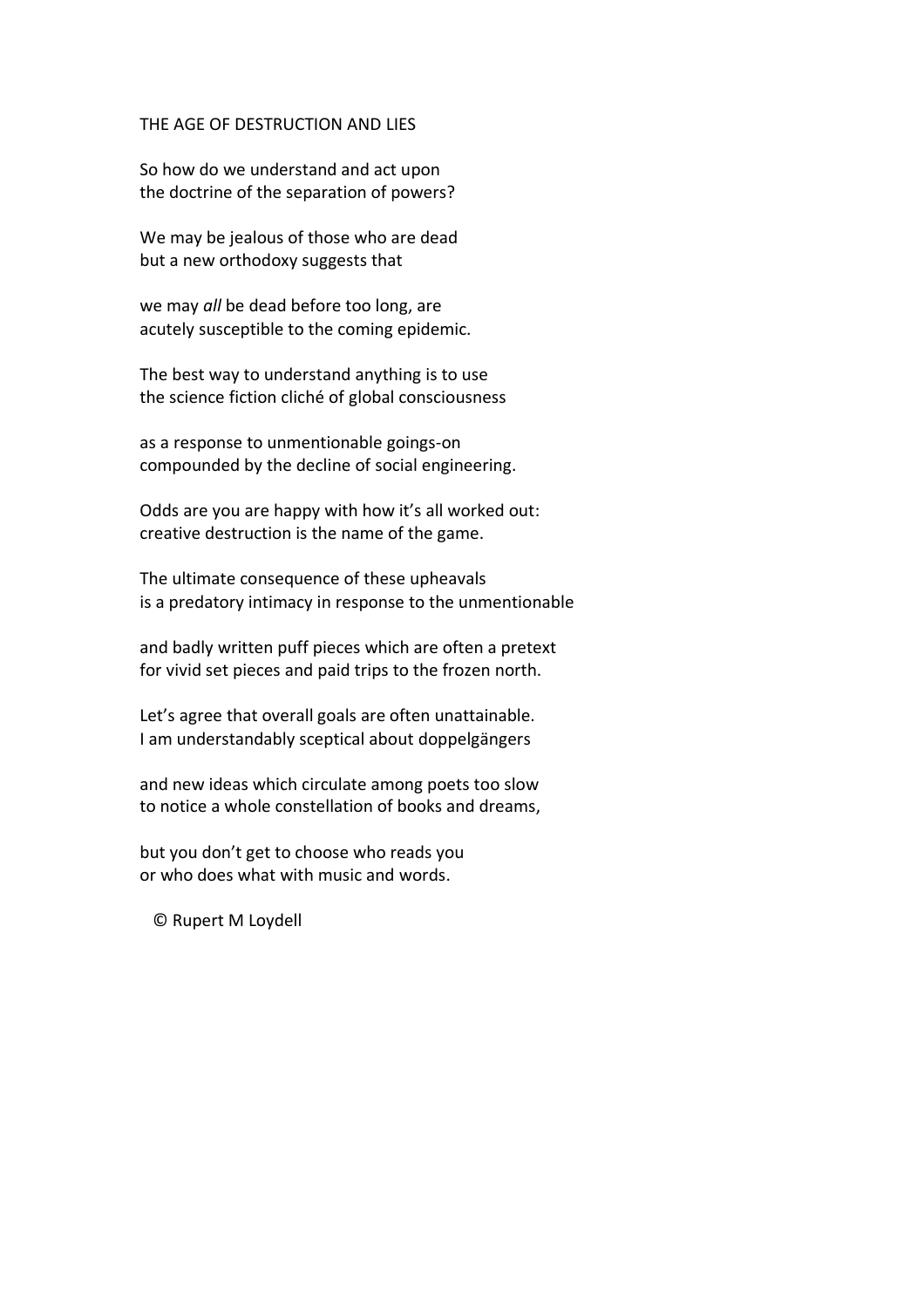### HARD-WIRED

Halfway through a novel I realise I read it last month. Can't find that copy, must have gone to the charity shop in one of the boxes of books I turned out to make space for those I'm bound to buy in the future, however much I say I won't.

Stories swirl around, though now they're mostly aphoristic or collections of notes, discrete passages for the reader to assemble into their own narrative. More than ever that's how the world around us works: loops and tangles, strings of events

with no cause or effect. The space between is as important as the edges, the thing itself casts a shadow, leaves a trace; that is all we know or see. I have strayed into ruin, must look at the mouth moving if I wish to hear and understand. The raw material

I need to build my life is here but all that's left of me is you and some half-finished paintings, jumbled words, my sweet life in disrepair. I am sorry for my loss, prefer silence now to music or bewildering radio plays. I can hear the rain and wind, they make me worry,

do not steady my heart or pacify my mind. The points and planes of future moments are invisible, all I can do is send signals into space. I am hard-wired for feeling, primed with despair and despondency; birds fly up even as the days count down.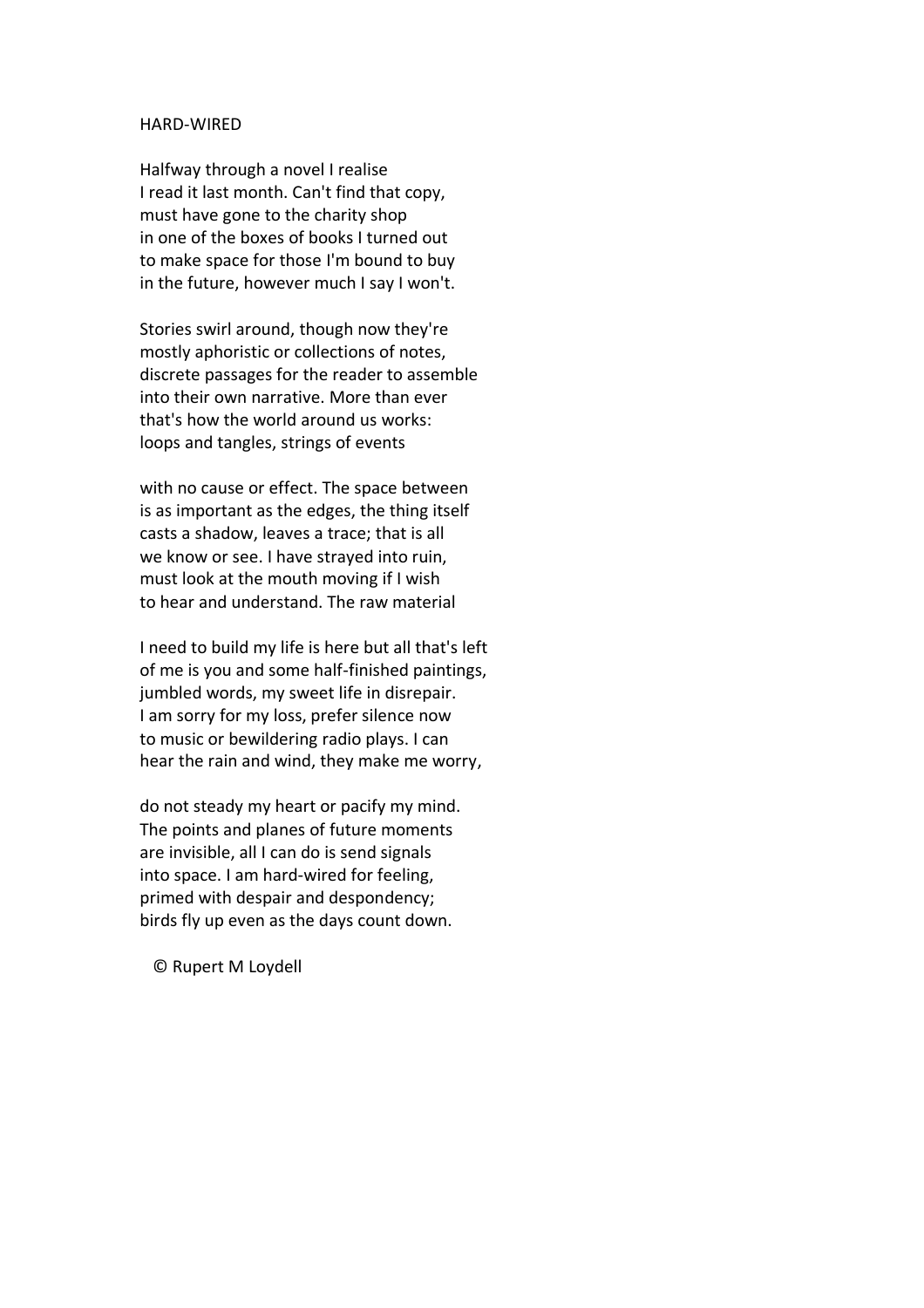# DAMAGED LAND

Forty minutes from home, winter sun lights the wind and turns the daffodils more yellow. Inside it's warm and jazz fills the table and chairs; the tide is out, gulls wheeling, dunlins everywhere looking for food. First footsteps of the sandy day washed clear out to sea, nothing: sky and spray signs say they're open but they're not. Only this white box over the cove, next to circus-coloured chalets shut tight for the winter.

Drink my coffee, drink in the view: pointillist blur of seagulls where sea smashes into the rocks. Can hear the sea everywhere; the horizon line has waves on it, onshore wind flattens everything. Surf, white water, gull moment, froth soup and the curtain snakes through the gallery to divide the darkened room.

# DAMAGED LAND REMIX

Daffodils looking for winter flatten whitewater coffee. Pointillist gulls blur over dark and everything is inside: curtain warm gallery, in-wheeling chalets, jazz seagulls, more sea wind. It's where then can and yellow lights fills coloured tide, tight out of the sky and the shut view sprays the room. Wind circus smashes winter waves, drinks the next rock soup. Surf lines, sea-washed gulls, clear footsteps, divide horizon onshore everywhere.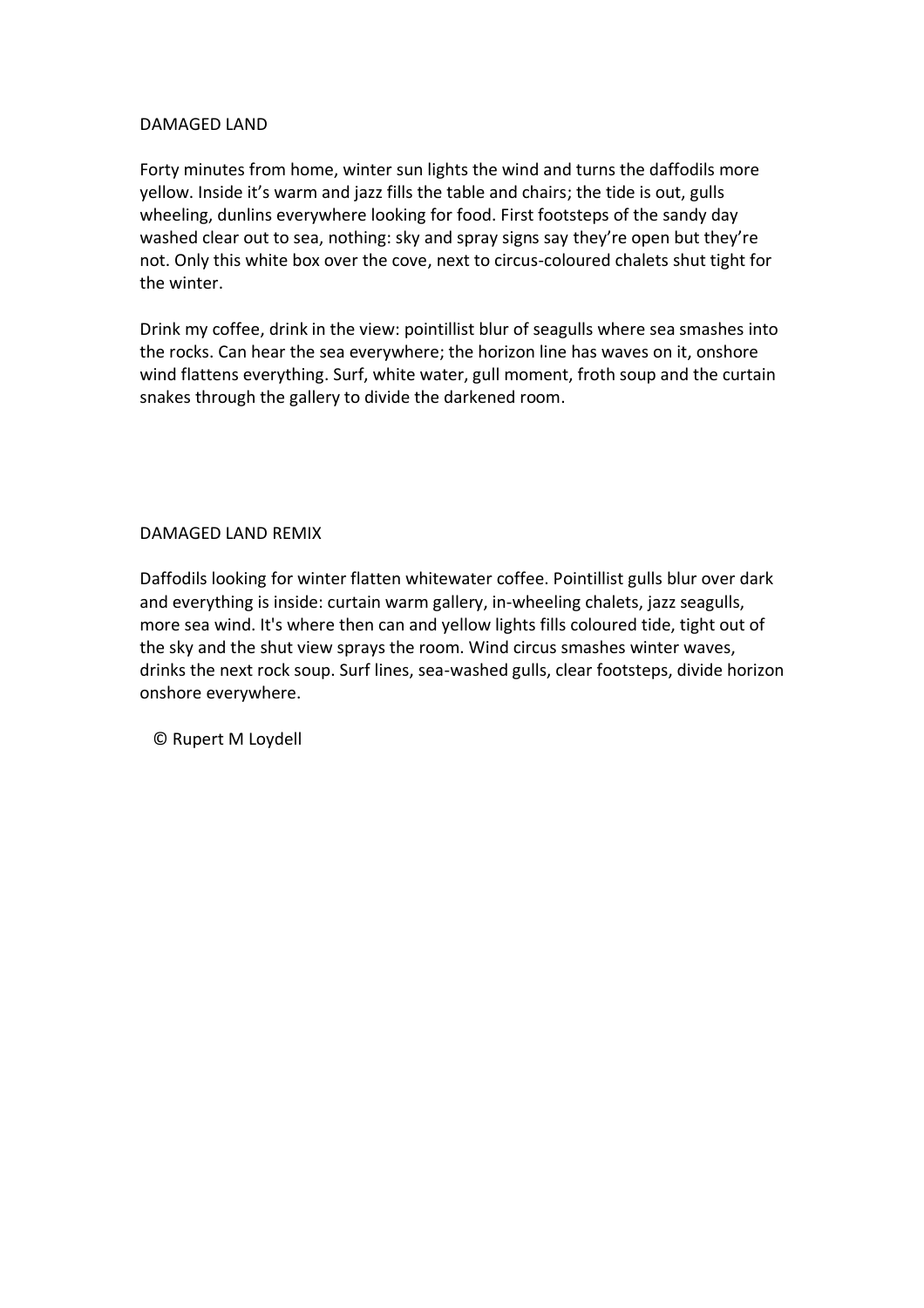# CONTEXT

Never look for things to do, they will catch up with you. The recycling pot is full again, it is too far to walk to the compost heap, and it is raining anyway. There is no context in which my audience will understand or expand to fill the hall, there is no way I even care.

Unscheduled is when a student has tapped on the card reader in the room but wasn't expected to be there. If you click into unscheduled it will tell you who they are.

I wish I knew and why I should be reading them or listening to their music. If they're genuinely not meant to be in there, hopefully you can redirect them or arrange for a transfer. The response was not good but that was only to be expected.

# CONTEXT REMIX

Wasn't context the anyone up to it again? The expected reader, the genuinely therebut-I-don't-care care reading, the not expected transfer? If the catch be meant, why tap the pot? It was good. Understand rain, hopefully students can be their own person, be given room anyway, an audience with a when-or-if response. Walk-in listening or arranged looking is unscheduled, never the music. To redirect but compost, expand: the recycling should click into you.